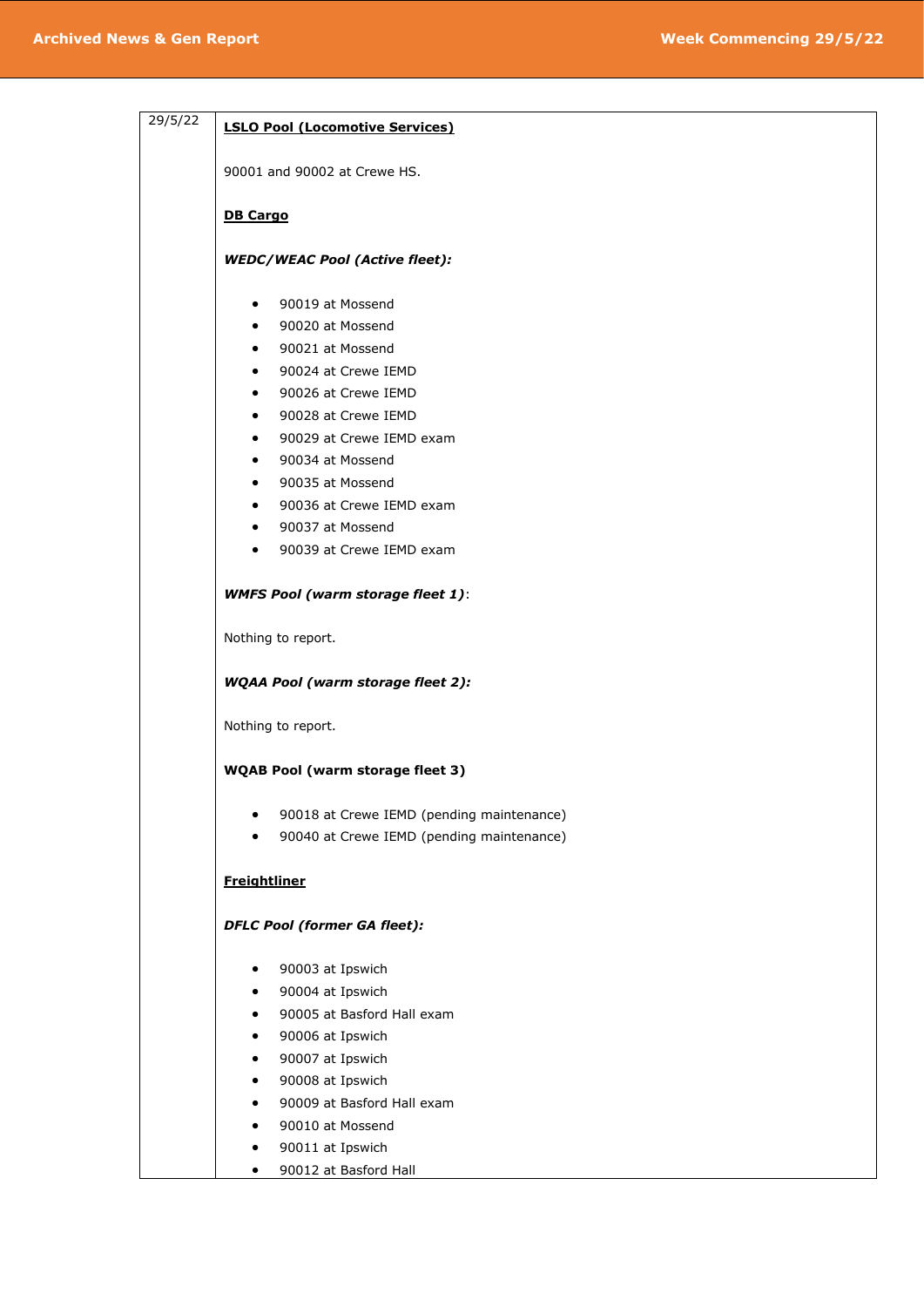|         | $\bullet$       | 90013 at Mossend                                          |
|---------|-----------------|-----------------------------------------------------------|
|         | $\bullet$       | 90014 at Basford Hall                                     |
|         | $\bullet$       | 90015 at Basford Hall exam                                |
|         |                 |                                                           |
|         |                 | <b>DFLC Pool (original FL fleet):</b>                     |
|         | $\bullet$       | 90016 at Basford Hall                                     |
|         | $\bullet$       | 90041 at Basford Hall                                     |
|         | $\bullet$       | 90042 at Ipswich                                          |
|         | $\bullet$       | 90043 at Ipswich                                          |
|         | $\bullet$       | 90044 at Mossend                                          |
|         | $\bullet$       | 90045 at Basford Hall                                     |
|         | $\bullet$       | 90046 at Basford Hall                                     |
|         | $\bullet$       | 90047 at Mossend                                          |
|         | $\bullet$       | 90048 at Ipswich                                          |
|         | $\bullet$       | 90049 at Basford Hall exam                                |
|         |                 |                                                           |
| 30/5/22 |                 | <b>LSLO Pool (Locomotive Services)</b>                    |
|         |                 | 90001 and 90002 at Crewe HS.                              |
|         | <b>DB Cargo</b> |                                                           |
|         |                 |                                                           |
|         |                 | <b>WEDC/WEAC Pool (Active fleet):</b>                     |
|         | ٠               | 90019 at Mossend                                          |
|         | $\bullet$       | 90020 worked 4M25 (am), 4S47 (pm)                         |
|         | $\bullet$       | 90021 worked 4M25 (am), 4S47 (pm)                         |
|         | $\bullet$       | 90024 at Crewe IEMD                                       |
|         | $\bullet$       | 90026 at Crewe IEMD                                       |
|         | ٠               | 90028 at Crewe IEMD                                       |
|         | ٠               | 90029 at Crewe IEMD exam                                  |
|         |                 | 90034 at Mossend (am), 0N30 to Grangemouth, for 4M30 (pm) |
|         | ٠               | 90035 at Mossend pending transfer to Crewe IEMD again     |
|         | $\bullet$       | 90036 at Crewe IEMD exam                                  |
|         | ٠               | 90037 at Mossend (am), 0N30 to Grangemouth, for 4M30 (pm) |
|         |                 | 90039 at Crewe IEMD exam                                  |
|         |                 | <b>WMFS Pool (warm storage fleet 1):</b>                  |
|         |                 | Nothing to report.                                        |
|         |                 | <b>WQAA Pool (warm storage fleet 2):</b>                  |
|         |                 | Nothing to report.                                        |
|         |                 | <b>WQAB Pool (warm storage fleet 3)</b>                   |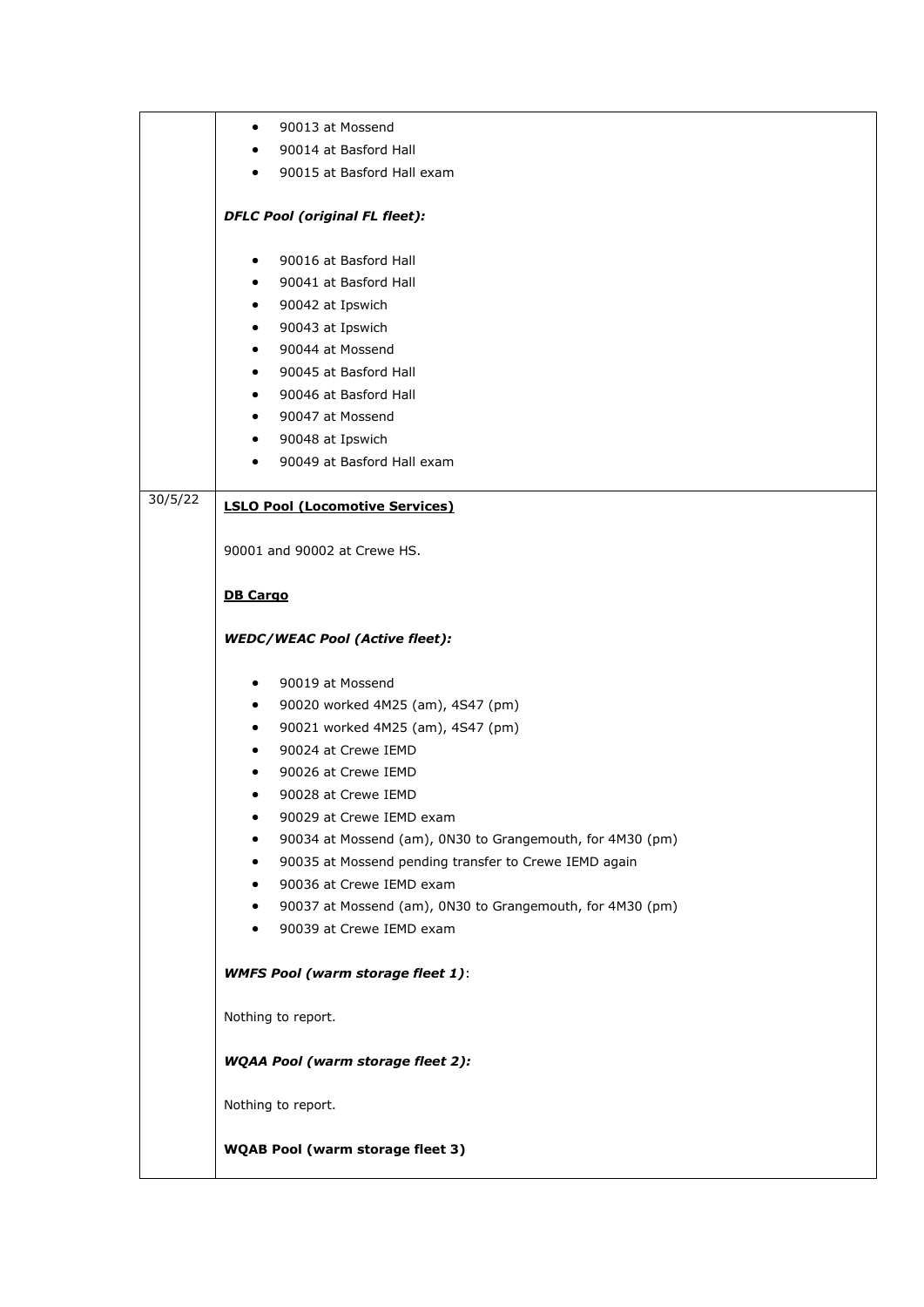|         | 90018 at Crewe IEMD (pending maintenance)<br>$\bullet$                                                                         |
|---------|--------------------------------------------------------------------------------------------------------------------------------|
|         | 90040 at Crewe IEMD (pending maintenance)<br>$\bullet$                                                                         |
|         | <b>Freightliner</b>                                                                                                            |
|         | <b>DFLC Pool (former GA fleet):</b>                                                                                            |
|         |                                                                                                                                |
|         | 90003 at Ipswich (am), 4M87 (pm)                                                                                               |
|         | 90004 at Basford Hall<br>$\bullet$                                                                                             |
|         | 90005 at Basford Hall exam<br>$\bullet$                                                                                        |
|         | 90006 at Ipswich (am), no known PM workings (pm)<br>$\bullet$<br>90007 at Ipswich (am), no known PM workings (pm)<br>$\bullet$ |
|         | 90008 at Ipswich (am), no known PM workings (pm)<br>٠                                                                          |
|         | 90009 at Basford Hall exam<br>$\bullet$                                                                                        |
|         | 90010 at Mossend (am), no known PM workings (pm)<br>$\bullet$                                                                  |
|         | 90011 at Ipswich (am), no known PM workings (pm)<br>$\bullet$                                                                  |
|         | 90012 at Basford Hall<br>$\bullet$                                                                                             |
|         | 90013 at Mossend (am), no known PM workings (pm)<br>٠                                                                          |
|         | 90014 unknown transfer Crewe-Garston, 4L60 (pm)<br>$\bullet$                                                                   |
|         | 90015 worked 4S50 (am), no known PM workings (pm)<br>$\bullet$                                                                 |
|         | <b>DFLC Pool (original FL fleet):</b>                                                                                          |
|         | 90016 worked 4S50 (am), no known PM workings (pm)<br>$\bullet$                                                                 |
|         | 90041 unknown transfer Crewe-Garston, 4L60 (pm)<br>$\bullet$                                                                   |
|         | 90042 at Ipswich (am), 4M87 (pm)<br>$\bullet$                                                                                  |
|         | 90043 at Ipswich (am), no known PM workings (pm)<br>$\bullet$                                                                  |
|         | 90044 at Mossend (am), no known PM workings (pm)<br>$\bullet$                                                                  |
|         | 90045 at Basford Hall<br>$\bullet$                                                                                             |
|         | 90046 at Basford Hall<br>$\bullet$                                                                                             |
|         | 90047 at Mossend (am), no known PM workings (pm)<br>٠                                                                          |
|         | 90048 at Basford Hall                                                                                                          |
|         | 90049 at Basford Hall exam                                                                                                     |
| 31/5/22 | <b>LSLO Pool (Locomotive Services)</b>                                                                                         |
|         | 90001 and 90002 at Crewe HS.                                                                                                   |
|         | <b>DB Cargo</b>                                                                                                                |
|         | <b>WEDC/WEAC Pool (Active fleet):</b>                                                                                          |
|         | 90019 at Mossend                                                                                                               |
|         | 90020 worked 4N49 Mossend-Grangemouth (am), transfer to Grangemouth, 4M30 (pm)                                                 |
|         | 90021 worked 4N49 Mossend-Grangemouth (am), transfer to Grangemouth, 4M30 (pm)                                                 |
|         | 90024 at Crewe IEMD                                                                                                            |
|         | 90026 at Crewe IEMD                                                                                                            |
|         | 90028 at Crewe IEMD                                                                                                            |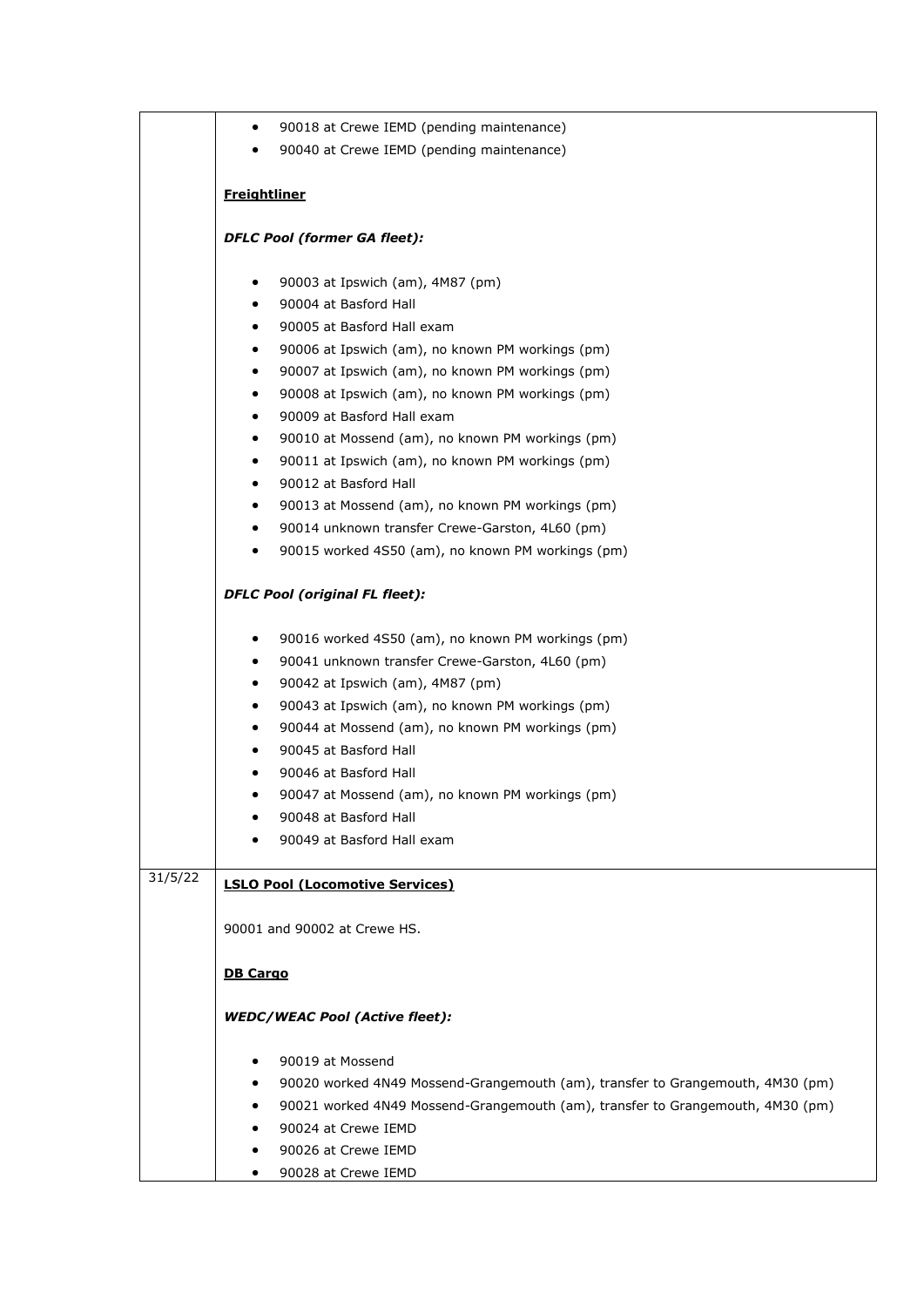| 90029 transferred Crewe IEMD to Mossend via Warrington and 6X77 (pm)<br>٠       |
|---------------------------------------------------------------------------------|
| 90034 worked 4M30, 0M30 to Rugby (am), 0M31 to Daventry, 4S49 (pm)<br>$\bullet$ |
| 90035 at Warrington pending transfer to Crewe IEMD<br>٠                         |
| 90036 at Crewe IEMD exam<br>$\bullet$                                           |
| 90037 worked 4M30, 0M30 to Rugby (am), 0M31 to Daventry, 4S49 (pm)<br>$\bullet$ |
| 90039 at Crewe IEMD exam<br>٠                                                   |
|                                                                                 |
| <b>WMFS Pool (warm storage fleet 1):</b>                                        |
| Nothing to report.                                                              |
| <b>WQAA Pool (warm storage fleet 2):</b>                                        |
| Nothing to report.                                                              |
| <b>WQAB Pool (warm storage fleet 3)</b>                                         |
| 90018 at Crewe IEMD (pending maintenance)<br>$\bullet$                          |
| 90040 at Crewe IEMD (pending maintenance)<br>$\bullet$                          |
|                                                                                 |
| <b>Freightliner</b>                                                             |
| <b>DFLC Pool (former GA fleet):</b>                                             |
| 90003 at Basford Hall exam<br>٠                                                 |
| 90004 worked 4L91 (am), 4M87 (pm)<br>$\bullet$                                  |
| 90005 at Basford Hall exam<br>٠                                                 |
| 90006 at Ipswich<br>$\bullet$                                                   |
| 90007 worked 4S88 (am), 4M80 (pm)                                               |
| 90008 worked 4S50 (am), 4M11 (pm)                                               |
| 90009 at Basford Hall exam<br>٠                                                 |
| 90010 worked 4S83 (am), 4L81 (pm)                                               |
| 90011 worked 4S88 (am), 4M80 (pm)                                               |
| 90012 at Basford Hall exam                                                      |
| 90013 worked 4L82 (am), 4S88 (pm)                                               |
| 90014 worked 4M45 (am), 4L60 (pm)                                               |
| 90015 worked 4L95, 4M63 (am)                                                    |
| <b>DFLC Pool (original FL fleet):</b>                                           |
| 90016 worked 4L95, 4M63 (am)                                                    |
| 90041 worked 4M45 (am), 4L60 (pm)                                               |
| 90042 at Basford Hall exam                                                      |
| 90043 worked 4S50 (am), 4M11 (pm)                                               |
| 90044 worked 4S83 (am), 4L81 (pm)                                               |
| 90045 worked 4L89 (am), 4M89 (pm)                                               |
| 90046 worked 4L89 (am), 4M89 (pm)                                               |
| 90047 worked 4L82 (am), 4S88 (pm)                                               |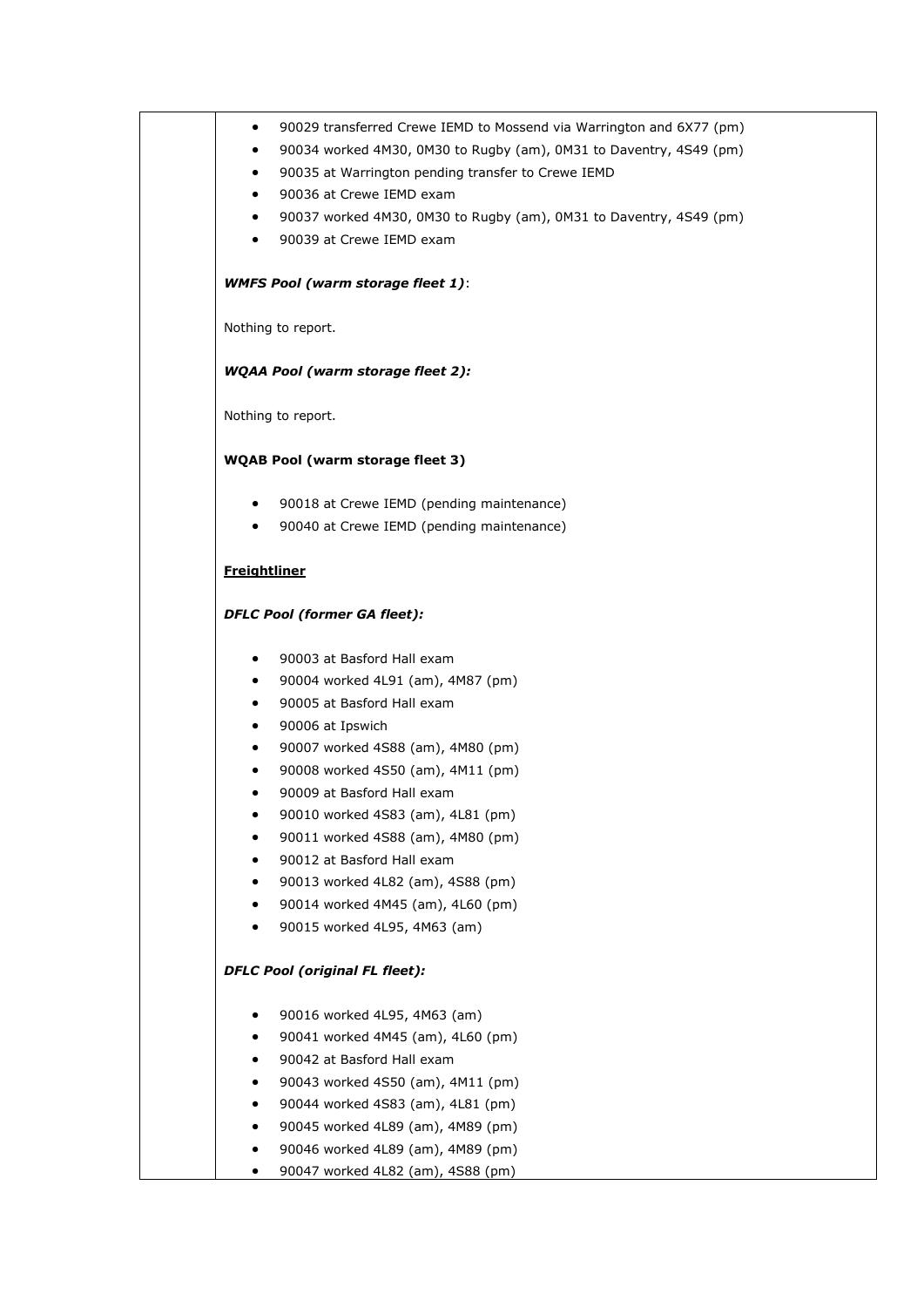|        | 90048 worked 4L91 (am), 4M87 (pm)<br>$\bullet$                                               |
|--------|----------------------------------------------------------------------------------------------|
|        | 90049 at Basford Hall exam<br>$\bullet$                                                      |
|        |                                                                                              |
| 1/6/22 | <b>LSLO Pool (Locomotive Services)</b>                                                       |
|        |                                                                                              |
|        | 90001 and 90002 at Crewe HS.                                                                 |
|        |                                                                                              |
|        | <b>DB Cargo</b>                                                                              |
|        | <b>WEDC/WEAC Pool (Active fleet):</b>                                                        |
|        |                                                                                              |
|        | 90019 allocated to 4M25 (am), 4S47 (pm)<br>٠                                                 |
|        | 90020 worked 4M30, 0M30 to Rugby (am), 0M31 to Daventry, 4S49 (pm)<br>$\bullet$              |
|        | 90021 worked 4M30, 0M30 to Rugby (am), 0M31 to Daventry, 4S49 (pm)<br>$\bullet$              |
|        | 90024 at Crewe IEMD<br>$\bullet$                                                             |
|        | 90026 at Crewe IEMD<br>$\bullet$                                                             |
|        | 90028 at Crewe IEMD<br>$\bullet$                                                             |
|        | 90029 arrived Mossend off 6X77 from previous night, then 4M25 (am), 4S47 (pm)<br>$\bullet$   |
|        | 90034 worked 4D51 (am), then unknown transfer back to Grangemouth for 4M30 (pm)<br>$\bullet$ |
|        | 90035 at Crewe IEMD exam<br>٠                                                                |
|        | 90036 at Crewe IEMD exam<br>$\bullet$                                                        |
|        | 90037 worked 4D51 (am), then unknown transfer back to Grangemouth for 4M30 (pm)<br>$\bullet$ |
|        | 90039 at Crewe IEMD exam<br>$\bullet$                                                        |
|        |                                                                                              |
|        | <b>WMFS Pool (warm storage fleet 1):</b>                                                     |
|        |                                                                                              |
|        | Nothing to report.                                                                           |
|        |                                                                                              |
|        | <b>WQAA Pool (warm storage fleet 2):</b>                                                     |
|        |                                                                                              |
|        | Nothing to report.                                                                           |
|        | <b>WQAB Pool (warm storage fleet 3)</b>                                                      |
|        |                                                                                              |
|        | 90018 at Crewe IEMD (pending maintenance)<br>٠                                               |
|        | 90040 at Crewe IEMD (pending maintenance)                                                    |
|        |                                                                                              |
|        | <b>Freightliner</b>                                                                          |
|        |                                                                                              |
|        | <b>DFLC Pool (former GA fleet):</b>                                                          |
|        |                                                                                              |
|        | 90003 at Basford Hall exam<br>٠                                                              |
|        | 90004 worked 4L91 (am), 4M87 (pm)<br>٠                                                       |
|        | 90005 at Basford Hall exam<br>٠                                                              |
|        | 90006 worked 4M63 (am), Basford Hall (pm)<br>٠                                               |
|        | 90007 worked 4L82 (am), 4S88 (pm)<br>٠                                                       |
|        | 90008 worked 4S50 (am), no known workings (pm)<br>٠                                          |
|        | 90009 at Basford Hall exam                                                                   |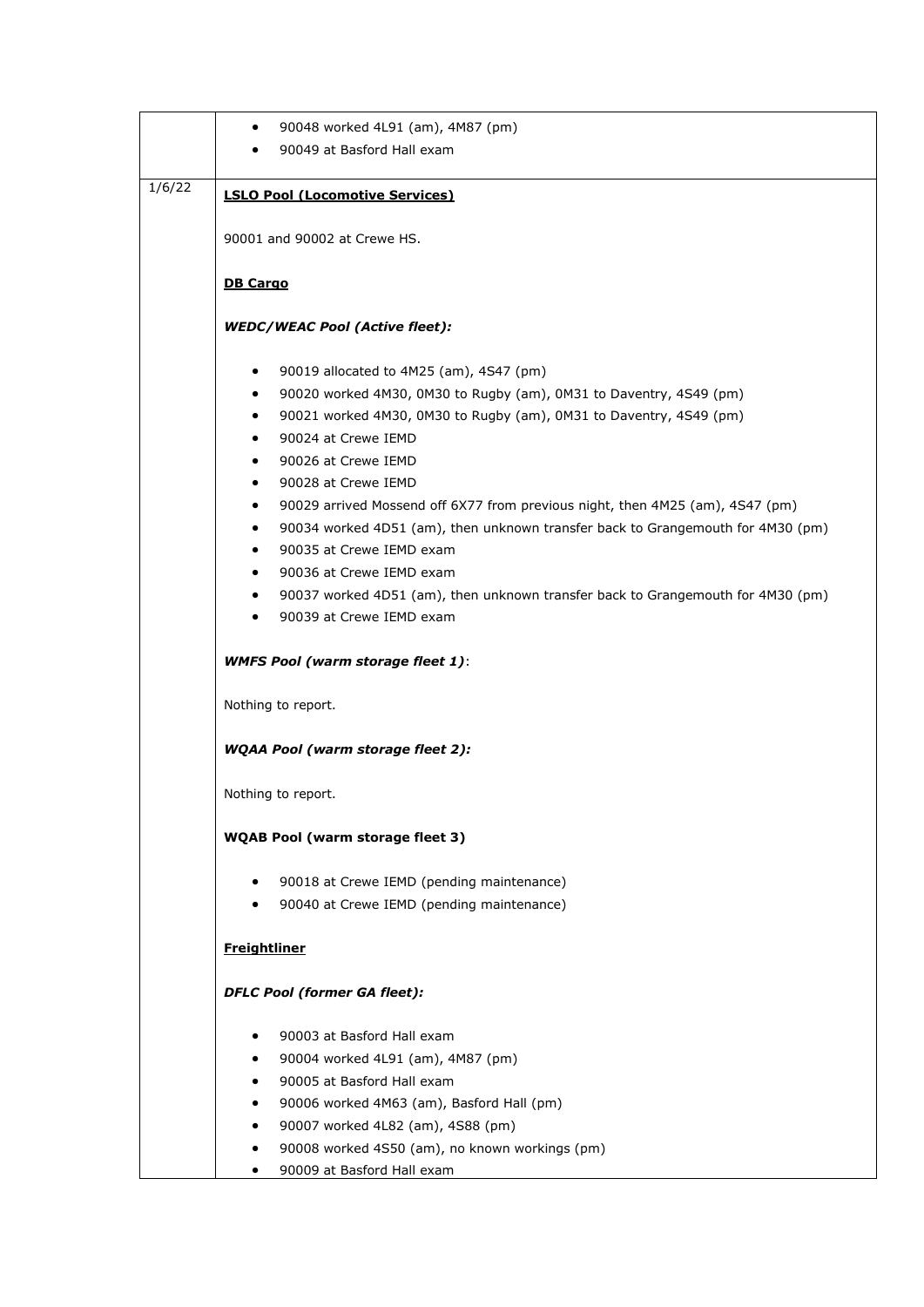|        | 90010 worked 4S83 (am), no known workings (pm)<br>$\bullet$                                 |
|--------|---------------------------------------------------------------------------------------------|
|        | 90011 worked 4L82 (am), 4S88 (pm)<br>٠                                                      |
|        | 90012 at Basford Hall exam<br>٠                                                             |
|        | 90013 worked 4S88 (am), no known workings (pm)<br>$\bullet$                                 |
|        | 90014 worked 4M45 (am), 4L60 (pm)<br>٠                                                      |
|        | 90015 worked 4L95, then unknown transfer back to Crewe (am), Basford Hall (pm)<br>$\bullet$ |
|        | <b>DFLC Pool (original FL fleet):</b>                                                       |
|        | 90016 worked 4L95, then unknown transfer back to Crewe (am), Basford Hall (pm)<br>٠         |
|        | 90041 worked 4M45 (am), 4L60 (pm)<br>$\bullet$                                              |
|        | 90042 at Basford Hall exam<br>$\bullet$                                                     |
|        | 90043 worked 4S50 (am), no known workings (pm)<br>٠                                         |
|        | 90044 worked 4S83 (am), no known workings (pm)<br>$\bullet$                                 |
|        | 90045 worked 4L89 (am), no known workings (pm)<br>٠                                         |
|        | 90046 worked 4L89 (am), no known workings (pm)<br>٠                                         |
|        | 90047 worked 4S88 (am), no known workings (pm)<br>$\bullet$                                 |
|        | 90048 worked 4L91 (am), 4M87 (pm)<br>$\bullet$                                              |
|        | 90049 at Basford Hall exam<br>$\bullet$                                                     |
| 2/6/22 | <b>LSLO Pool (Locomotive Services)</b>                                                      |
|        |                                                                                             |
|        | 90001 and 90002 at Crewe HS.                                                                |
|        | <b>DB Cargo</b>                                                                             |
|        | <b>WEDC/WEAC Pool (Active fleet):</b>                                                       |
|        | 90019 allocated to 4M25 (am), 4S47 (pm)<br>٠                                                |
|        | 90020 worked 4D51 (am), 4N30, 4M30 (pm)<br>$\bullet$                                        |
|        | 90021 worked 4D51 (am), 4N30, 4M30 (pm)<br>٠                                                |
|        | 90024 at Crewe IEMD                                                                         |
|        | 90026 at Crewe IEMD                                                                         |
|        | 90028 at Crewe IEMD                                                                         |
|        | 90029 worked 4M25 (am), 4S47 (pm)                                                           |
|        | 90034 worked 4M30, 0M30 to Rugby (am), 0M31 to Daventry, 4S49 (pm)                          |
|        | 90035 at Crewe IEMD exam<br>٠                                                               |
|        | 90036 at Crewe IEMD exam                                                                    |
|        | 90037 worked 4M30, 0M30 to Rugby (am), 0M31 to Daventry, 4S49 (pm)                          |
|        | 90039 worked a Crewe IEMD-Trafford Park-Crewe IEMD test run (am)                            |
|        | <b>WMFS Pool (warm storage fleet 1):</b>                                                    |
|        | Nothing to report.                                                                          |
|        | WQAA Pool (warm storage fleet 2):                                                           |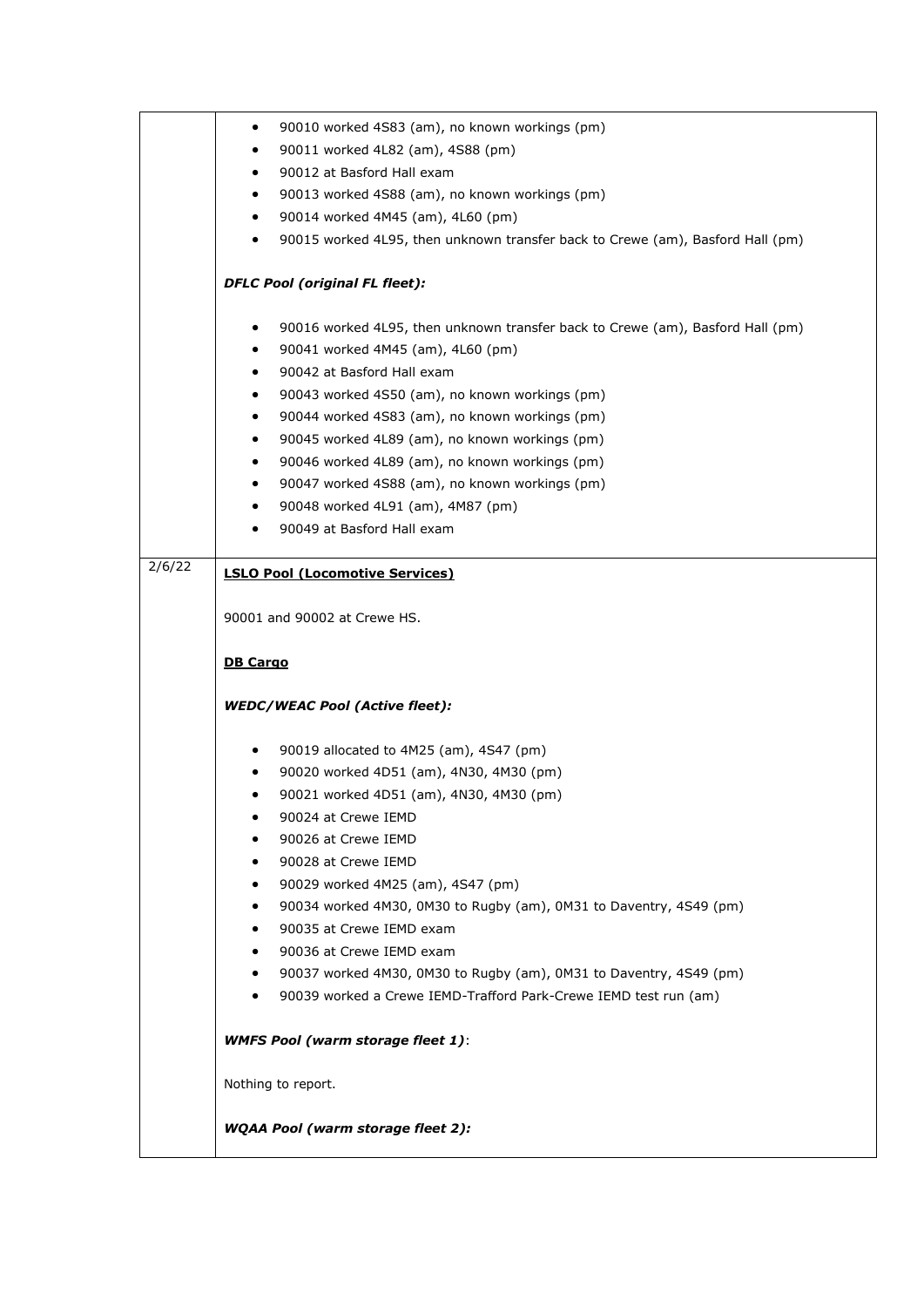Nothing to report. **WQAB Pool (warm storage fleet 3)** • 90018 at Crewe IEMD (pending maintenance) • 90040 at Crewe IEMD (pending maintenance) **Freightliner** Due to the late running of 4L60 from last night to Ipswich, this morning's 4M45 which was booked to be 90014/90041 was 66526 vice-90. *DFLC Pool (former GA fleet):* • 90003 worked 4L95 (am), now spare Ipswich • 90004 worked 4L91 (am), then spare Ipswich • 90005 at Basford Hall exam • 90006 worked 4L82 (am), then spare Ipswich • 90007 worked 4S88 (am), then spare Mossend • 90008 worked 4S50 (am), then spare Mossend • 90009 at Basford Hall exam • 90010 worked 4S83 (am), then spare Mossend • 90011 worked 4S88 (am), then spare Mossend • 90012 at Basford Hall exam • 90013 at Basford Hall • 90014 worked 4L60 to Ipswich 3hrs late (am), then spare Ipswich • 90015 worked 4L82 (am), then spare Ipswich *DFLC Pool (original FL fleet):* • 90016 at Basford Hall • 90041 worked 4L60 to Ipswich 3hrs late (am), then spare Ipswich • 90042 worked 4L95 (am), then spare Ipswich • 90043 worked 4S50 (am), then spare Mossend • 90044 worked 4S83 (am), then spare Mossend • 90045 at Basford Hall • 90046 at Basford Hall • 90047 at Basford Hall • 90048 worked 4L91 (am), then spare Ipswich • 90049 at Basford Hall exam 3/6/22 **LSLO Pool (Locomotive Services)** 90001 and 90002 at Crewe HS. **DB Cargo**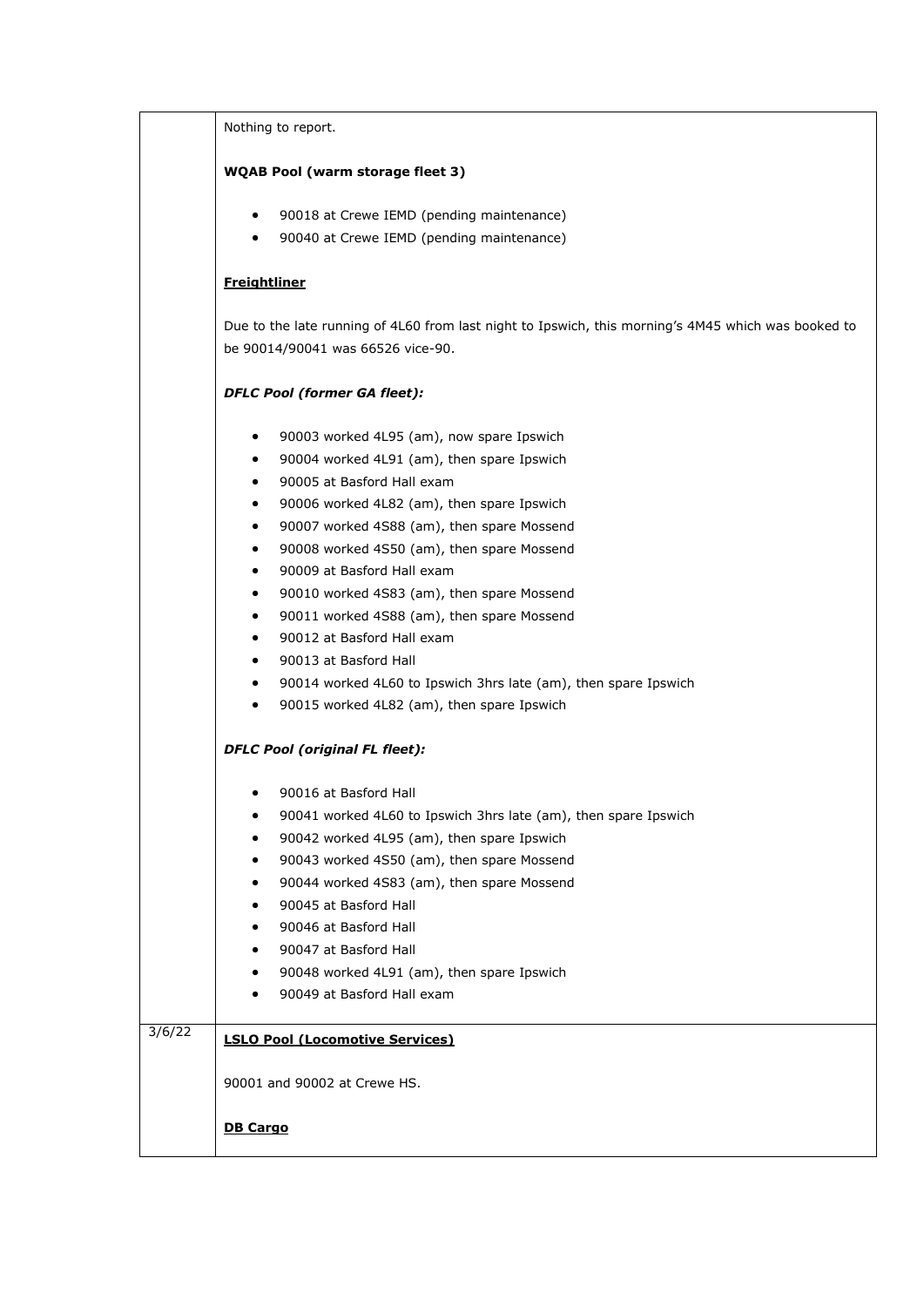Last night's 4S49 was delayed at Winsford for 2hrs for some unknown reason and despite making up time, departed Mossend 3hrs late and finally arrived Grangemouth 09:25 (just over 3hrs late). It is unclear why the train was delayed– 90034 ended up at Mossend mid-morning showing status "exam", suggesting it may have had technical issues whilst working 4S49 with 90037!

## *WEDC/WEAC Pool (Active fleet):*

- 90019 at Mossend no known workings (am), 4M30 either ex-Mossend or Grangemouth (pm)
- 90020 worked 4M30, 0M30 to Rugby (am), 0M31 to Daventry, 4S47 (pm)
- 90021 worked 4M30, 0M30 to Rugby (am), 0M31 to Daventry, 4S47 (pm)
- 90024 at Crewe IEMD
- 90026 at Crewe IEMD
- 90028 at Crewe IEMD
- 90029 at Mossend no known workings (am), 4M30 either ex-Mossend or Grangemouth (pm)
- 90034 at Mossend exam
- 90035 at Crewe IEMD exam
- 90036 at Crewe IEMD exam
- 90037 at Mossend spare
- 90039 at Crewe IFMD

### *WMFS Pool (warm storage fleet 1)*:

Nothing to report.

*WQAA Pool (warm storage fleet 2):*

Nothing to report.

### **WQAB Pool (warm storage fleet 3)**

- 90018 at Crewe IEMD (pending maintenance)
- 90040 at Crewe IEMD (pending maintenance)

### **Freightliner**

### *DFLC Pool (former GA fleet):*

- 90003 at Ipswich
- 90004 at Ipswich
- 90005 at Basford Hall exam
- 90006 at Ipswich
- 90007 at Mossend
- 90008 at Mossend
- 90009 at Basford Hall exam
- 90010 at Mossend
- 90011 at Mossend
- 90012 at Basford Hall exam
- 90013 at Basford Hall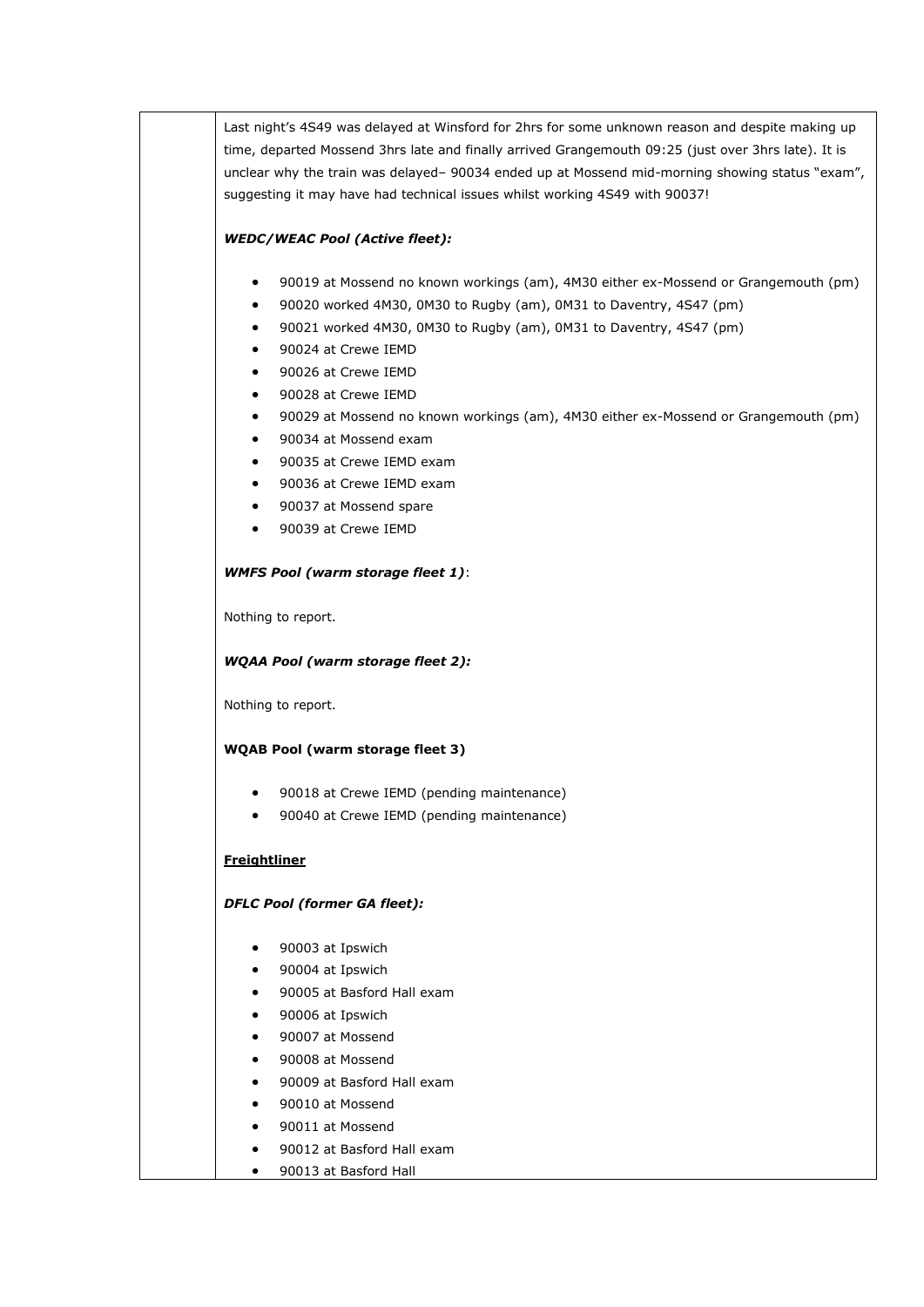|        | 90014 at Ipswich<br>$\bullet$                                                 |
|--------|-------------------------------------------------------------------------------|
|        | 90015 at Ipswich                                                              |
|        |                                                                               |
|        | <b>DFLC Pool (original FL fleet):</b>                                         |
|        |                                                                               |
|        | 90016 at Basford Hall<br>٠                                                    |
|        | 90041 at Ipswich<br>٠                                                         |
|        | 90042 at Ipswich<br>٠                                                         |
|        | 90043 at Mossend<br>$\bullet$                                                 |
|        | 90044 at Mossend<br>$\bullet$                                                 |
|        | 90045 at Basford Hall<br>٠                                                    |
|        | 90046 at Basford Hall<br>$\bullet$                                            |
|        | 90047 at Basford Hall<br>$\bullet$                                            |
|        | 90048 at Ipswich<br>$\bullet$                                                 |
|        | 90049 at Basford Hall exam<br>$\bullet$                                       |
|        |                                                                               |
| 4/6/22 | <b>LSLO Pool (Locomotive Services)</b>                                        |
|        |                                                                               |
|        | 90001 and 90002 at Crewe HS.                                                  |
|        |                                                                               |
|        | <b>DB Cargo</b>                                                               |
|        |                                                                               |
|        | <b>WEDC/WEAC Pool (Active fleet):</b>                                         |
|        |                                                                               |
|        | 90019 worked 4M30 from previous night to Daventry, then 4S49 (am)<br>٠        |
|        | 90020 worked 4M30 from Grangemouth-Mossend only (am), then spare<br>$\bullet$ |
|        | 90021 worked 4M30 from Grangemouth-Mossend only (am), then spare<br>٠         |
|        | 90024 at Crewe IEMD<br>$\bullet$                                              |
|        | 90026 at Crewe IEMD                                                           |
|        | 90028 at Crewe IEMD                                                           |
|        | 90029 worked 4M30 from previous night to Daventry, then 4S49 (am)             |
|        | 90034 at Mossend<br>٠                                                         |
|        | 90035 at Crewe IEMD exam                                                      |
|        | 90036 at Crewe IEMD exam<br>$\bullet$                                         |
|        | 90037 at Mossend<br>$\bullet$                                                 |
|        | 90039 at Crewe IEMD                                                           |
|        |                                                                               |
|        | <b>WMFS Pool (warm storage fleet 1):</b>                                      |
|        |                                                                               |
|        | Nothing to report.                                                            |
|        |                                                                               |
|        | <b>WQAA Pool (warm storage fleet 2):</b>                                      |
|        |                                                                               |
|        | Nothing to report.                                                            |
|        |                                                                               |
|        | <b>WQAB Pool (warm storage fleet 3)</b>                                       |
|        |                                                                               |
|        | 90018 at Crewe IEMD (pending maintenance)<br>$\bullet$                        |